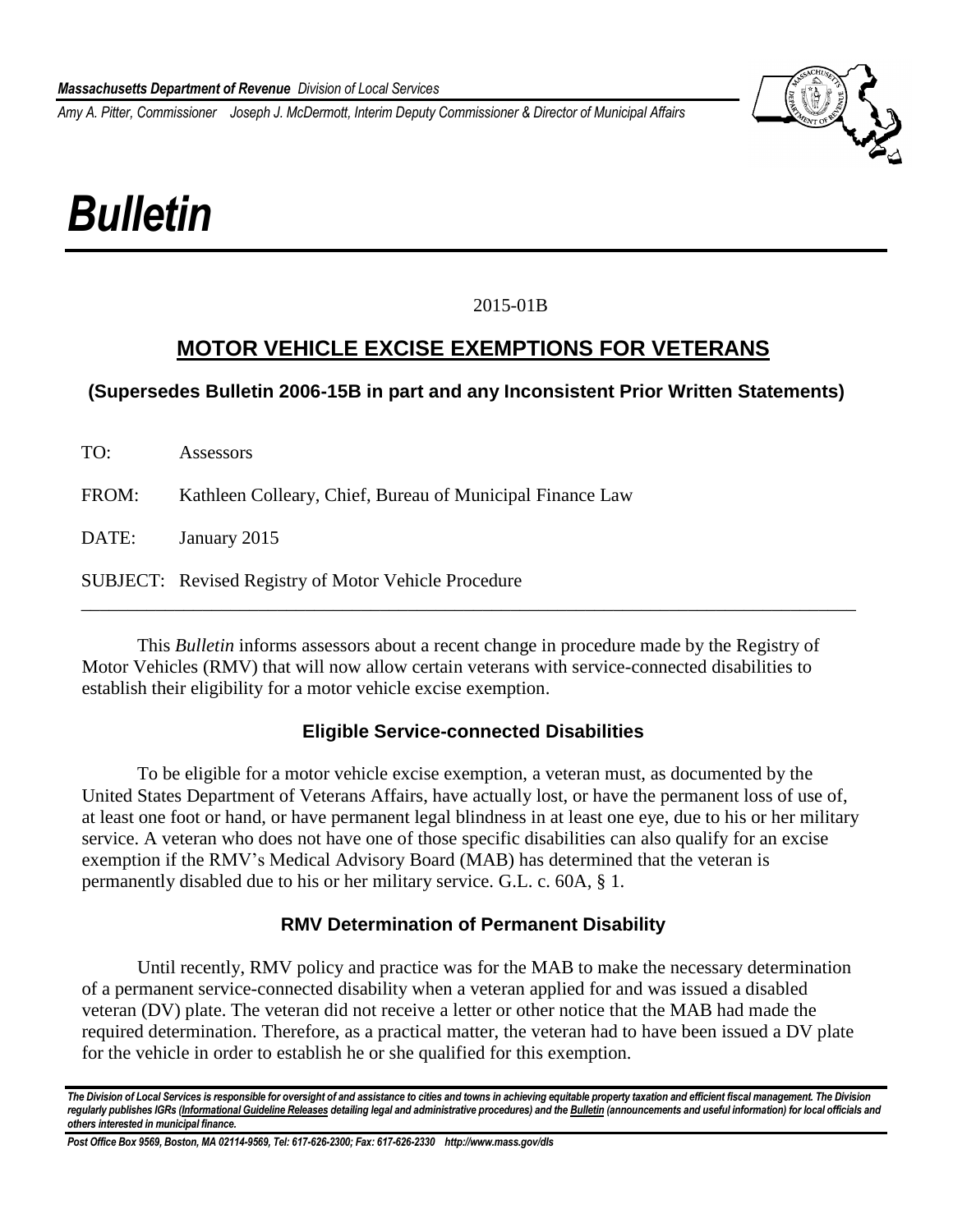During 2014, however, the RMV changed its policy and procedure. The MAB is now issuing a letter that states it has determined that the individual is a veteran who has a permanent service-connected disability and is eligible for a DV plate. The veteran may then choose whether to be issued the DV plate. A sample of that letter is attached.

As a result of this change in procedure, a veteran will now be able to establish eligibility for the motor vehicle excise exemption by (1) providing the assessors with a copy of the MAB determination of permanent service-connected disability or (2) having a DV plate on the vehicle.

Unlike property tax exemptions, there is no fixed qualification date for motor vehicle excise exemptions. The taxpayer just needs to meet all the qualifying criteria during the excise calendar year. According to the RMV, the determination letter remains valid from the date of issuance. Therefore, any veteran who obtains a MAB determination letter or has a DV plate on his or her vehicle during any excise calendar year may obtain an exemption of that year's excise. Once the assessors have granted the exemption on this basis, they should retain the letter to document that the veteran qualifies for the exemption in subsequent years.

#### **Example**

The MAB issues a determination letter to the veteran dated December 1, 2014. The veteran decides not to obtain DV plates, but to retain the plates currently on the vehicle instead. The veteran can obtain a motor vehicle excise exemption **beginning** in excise calendar year 2014 by (1) applying to the assessors within 3 years of the date the 2014 excise on that vehicle was due, or 1 year of the date it was paid, if later, and (2) providing the assessors with a copy of the MAB determination letter.

Please retain this *Bulletin* for future reference in processing veteran motor vehicle excise exemptions.

If you have any questions, please contact the Bureau of Municipal Finance Law legal staff at 617-626-2400.